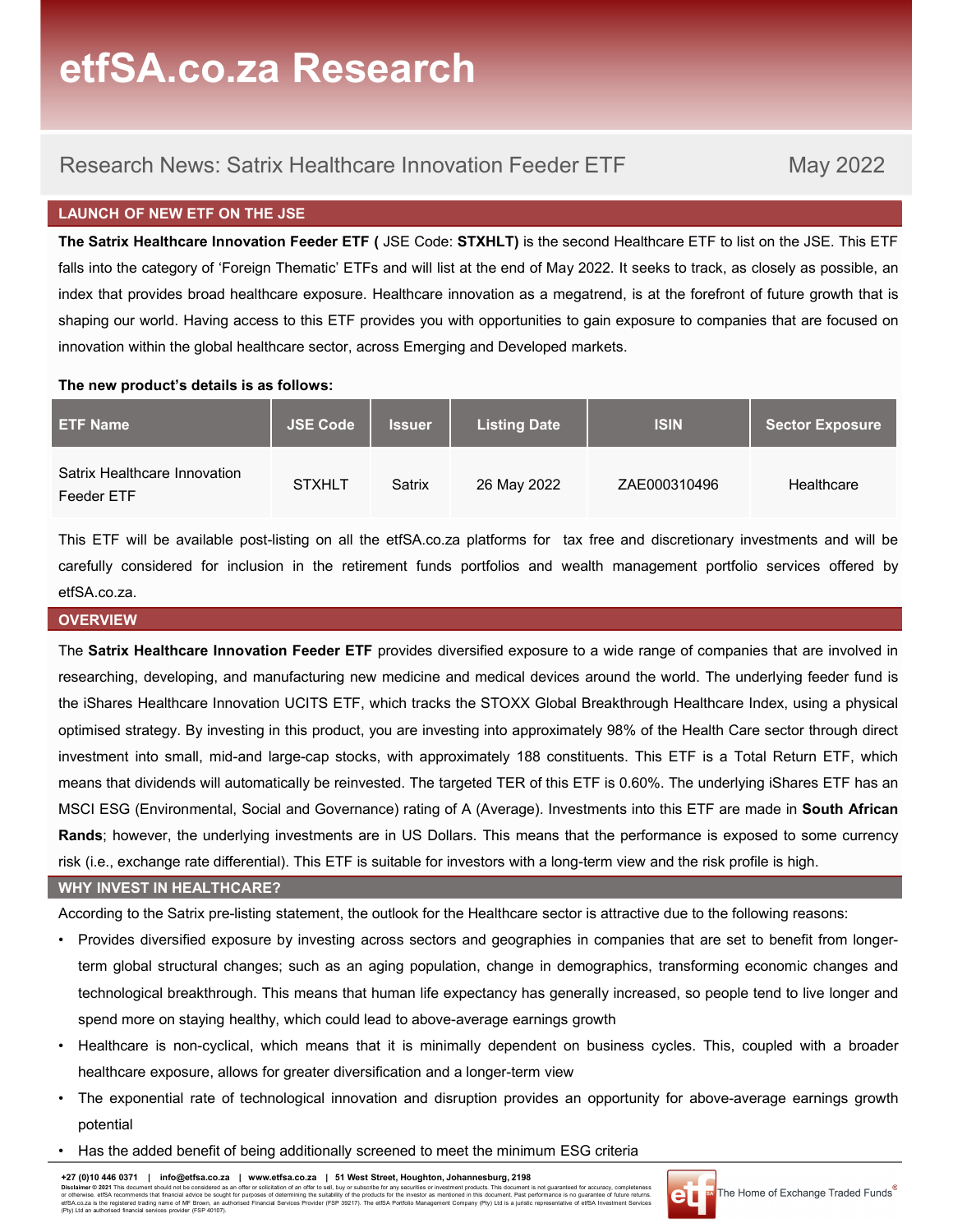### INDEX COMPARISON

etfSA.co.za Research<br>Satrix Healthcare Innovation Feeder ETF May 2022<br>No ex comparison<br>Ne indices that the two local healthcare ETFs track, look quite different. The Satrix Healthcare Innovation Feeder ETF (STXHLT) **ETTE SA.CO.ZA Research** Prepared by: Tanya Moonsamy (Analyst)<br>
Satrix Healthcare Innovation Feeder ETF May 2022<br>
INDEX COMPARISON<br>
The indices that the two local healthcare ETFs track, look quite different. The Satrix Hea **Section 20 KESCATCH** Prepared by: Tanya Moonsamy (Analyst)<br>
Satrix Healthcare Innovation Feeder ETF May 2022<br>
INDEX COMPARISON<br>
The indices that the two local healthcare ETFs track, look quite different. The Satrix Health **CO.ZA RESEATCH** Prepared by: Tanya Moonsamy (Analyst)<br>
Satrix Healthcare Innovation Feeder ETF May 2022<br>
INDEX COMPARISON<br>
The indices that the two local healthcare ETFs track, look quite different. The Satrix Healthcare **Global Breakthrough Healthcare Index is dominated in the US, the US, it has a broader geographic exposure. We solet in the two local healthcare ETFs track, look quite different. The Satrix Healthcare Innovation Feeder ETF CHTSA.CO.ZA Research Propared by: Tanya Moonsamy (Analyst)**<br>
Satrix Healthcare Innovation Feeder ETF Market May 2022<br>
INDEX COMPARISON<br>
The indices that the two local healthcare ETFs track, look quite different. The Satri **CETSA.CO.ZA Research CET**<br>
Developed Markets Healthcare Innovation Feeder ETF<br>
May 2022<br>
INDEX COMPARISON<br>
The indices that the two local healthcare ETFs track, look quite different. The Satrix Healthcare Innovation Feede **exposure. While the two Indiversions of the two Indiversions of the two Indiversions of the two Indiversions of the two Indiversions of The indices that the two Indiverse ETF strack, look quite different. The Satrix Healt EffSA.CO.ZA Research Propared by:** Tanya Moonsamy (Analyst)<br>
Satrix Healthcare Innovation Feeder ETF<br>
May 2022<br>
INDEX COMPARISON<br>
The indices that the two local healthcare ETFs track, look quite different. The Satrix Heal **ETISA.CO.ZA RESEATCH** Propared by: Tanya Moonsamy (Analyst)<br>
Satrix Healthcare Innovation Feeder ETF<br>
May 2022<br>
INDEX comparison<br>
The indices that the two local healthcare ETFs track, look quite different. The Systait tri Satrix Healthcare Innovation Feeder ETF<br>
May 2022<br>
INDEX COMPARISON<br>
The indices that the two local healthcare ETFs track, look quite different. The Satix Healthcare Innovation Feeder ETF (STXHLT)<br>
seeks to track the STOXX Satrix Healthcare Innovation Feeder ETF<br>
May 2022<br>
INDEX COMPARISON<br>
The Indices that the two local healthcare ETFs track, look quite different. The Satrix Healthcare Innovation Feeder ETF (STXHLT)<br>
The Indices that the ST Satrix Healthcare Innovation Feeder ETF<br>
May 2022<br>
INDEX COMPARISON<br>
The indices that the two local healthcare ETFs track, look quite different. The Satrix Healthcare Innovation Feeder ETF (STXHLT)<br>
Steeks to track the SON Saltrix Healthcare Innovation Feeder ETF<br>
INDEX COMPARISON<br>
The indices that the two local healthcare ETFs track, look quite different. The Satrix Healthcare Innovation Feeder ETF (STXHLT)<br>
seeks to track the STOXX Global INDEX COMPARISON<br>
The indices that the two local healthcare ETFs track, look quite different. The Satrix Healthcare Innovation Feeder ETF (STXHLT)<br>
seeks to track the STOXX Global Breakthrough Healthcare 150 Index. Looking FIFS track, look quite different. The Satrix Healthcare Innovation Feeder ETF (ST)<br>
Substitution Healthcare Index; and the Sygnia Itrix Solactive Healthcare (SYGH) ETF seterulation enters in the US, it has a broader geogra





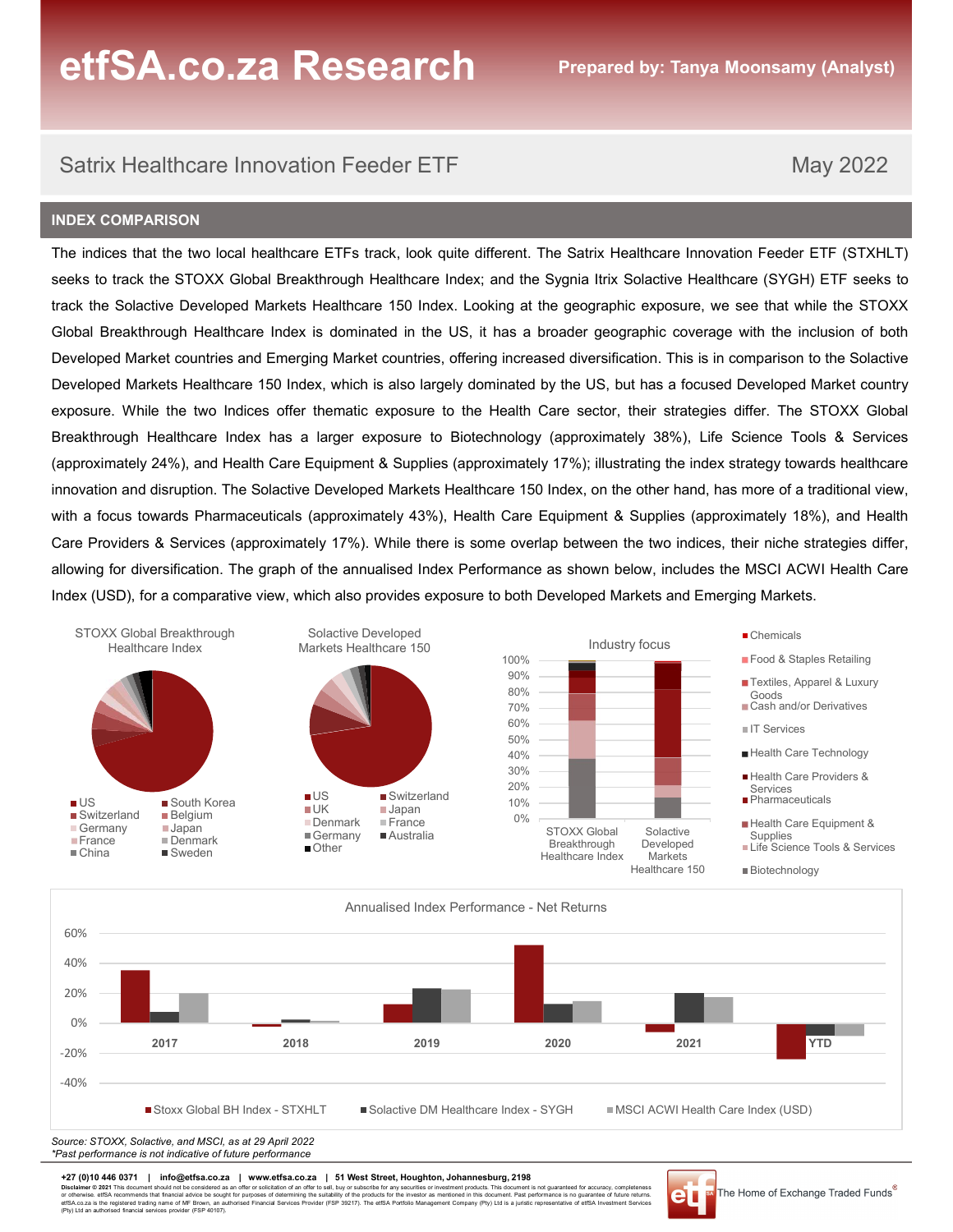## etfSA.co.za Research

|                                        | etfSA.co.za Research                                                                                                                                                                            |                                         |          |
|----------------------------------------|-------------------------------------------------------------------------------------------------------------------------------------------------------------------------------------------------|-----------------------------------------|----------|
|                                        | <b>Satrix Healthcare Innovation Feeder ETF</b>                                                                                                                                                  |                                         | May 2022 |
| <b>TOP 10 HOLDINGS</b>                 |                                                                                                                                                                                                 |                                         |          |
| <b>COMPANY</b>                         |                                                                                                                                                                                                 | <b>SUB SECTOR</b>                       | $\%$     |
| abbyje                                 | AbbVie is an American biopharmaceutical<br>company with exposure to immunology and<br>oncology                                                                                                  | <b>Biotechnology</b>                    | 1.61%    |
| <b>Dexcom</b>                          | Dexcom designs is an American company that<br>manufactures and distributes Continuous Glucose<br>Monitoring (CGM) systems for diabetics                                                         | <b>Healthcare Equipment</b>             | 1.48%    |
| <b>Thermo</b><br><b>SCIENTIFIC</b>     | Thermo Fisher Scientific is an American company<br>that sells laboratory equipment, diagnostic<br>consumables, scientific instruments and life science<br>reagents                              | Life Sciences Tools &<br><b>Service</b> | 1.46%    |
| <b>HOLOGIC®</b><br>The Science of Sure | Hologic is an American medical technology company<br>that manufactures products focused on women's<br>health. The company sells medical devices for<br>diagnostics, medical imaging and surgery | <b>Healthcare Equipment</b>             | 1.42%    |
|                                        | UCB is a Belgium biopharmaceutical company<br>that primarily focuses on research &<br>development for the treatment of central nervous<br>system and immunologic disease                        | <b>Pharmaceuticals</b>                  | 1.39%    |
| <b>Edwards Lifesciences</b>            | Edwards Lifesciences Corp. is an American<br>medical technology company that designs,<br>manufactures and sells a range of medical devices<br>& equipment for advanced heart diseases           | <b>Healthcare Equipment</b>             | 1.36%    |
| Cerner                                 | Cerner Corp is an American company that is a<br>supplier of health information technology services,<br>hardware and devices                                                                     | <b>Healthcare Equipment</b>             | 1.33%    |
| onaven<br><i>pharmaceuticals</i>       | Biohaven Pharmaceutical is an American clinical-<br>stage biopharmaceutical company that specialises<br>in advanced neurological diseases, including rare<br>disorders                          | <b>Biotechnology</b>                    | 1.32%    |
| <sup>88</sup> ABIOMED                  | Abiomed Inc is an American company that<br>develops and manufactures external and<br>implantable circulatory-support devices                                                                    | <b>Healthcare Equipment</b>             | 1.28%    |
| Bristol Myers Squibb                   | Bristol Myers Squibb is an American company that<br>researches, develops and sells medication for<br>therapeutic areas, such as cardiovascular,<br>oncology and immune disorders                | <b>Pharmaceuticals</b>                  | 1.25%    |
| Source: Satrix, iShares, and STOXX     |                                                                                                                                                                                                 |                                         |          |